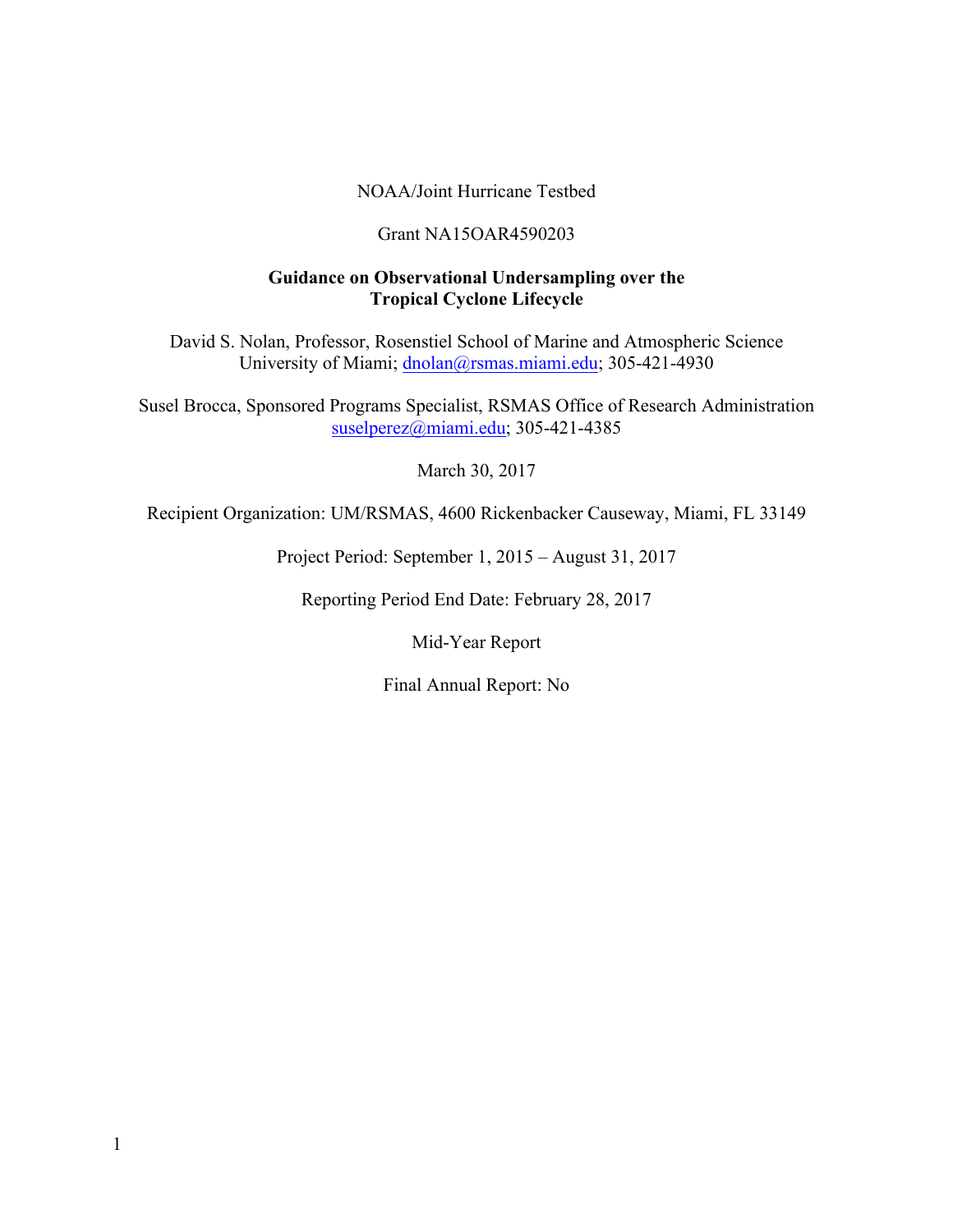## 1. ACCOMPLISHMENTS

### *a. Project Goals and Planned Activities*

The intensity of a hurricane is defined by the maximum one-minute average wind speed that is associated with the storm. Recent studies using high-resolution hurricane simulations with very frequent output have explored the relationship between the highest directly observed wind speed and the contemporaneous maximum 1-minute wind. These studies, one using SFMR data from simulated reconnaissance flights (Uhlhorn and Nolan 2012, hereafter UH2012), and another for simulated surface observations (Nolan et al. 2014), both show that the peak reported winds generally underestimate the actual peak winds. For SFMR, UH2012 found that the inherent undersampling of the highly variable hurricane wind field causes the highest observed wind to underestimate the actual intensity by 7-10%. However, these results were drawn from a single high-resolution simulation of Hurricane Isabel (2003), using only the period when the storm was intense, highly symmetric, and in steady state. Given the significant asymmetries in the wind fields of most tropical cyclones, the underestimates for more complex systems could be considerably larger. Indeed, the Nolan et al. (2014) study that simulated surface observations found that the underestimates depended also on the size and asymmetry of the storm. These more diverse structures were sampled from a high-resolution simulation of the complete life cycle of an Atlantic hurricane.

The goal of this study is to compute systematic underestimates of hurricane intensity as measured by airborne SFMR instruments, satellite-borne scatterometers, and dropsonde estimates of minimum central pressure. The underlying data sets are very high-resolution, highquality simulations, the realisms of which have already been well documented: Hurricane Nature Run 1 (HNR1) and Hurricane Nature Run 2 (HNR2). In Year 1, three additional simulations were generated that are representative of storm structures that are not available from the first two cases: these include a simulation of Hurricane Bill (2009) and two idealized hurricanes that achieve Category 2 and Category 5 intensity.

The deliverable product will be guidance for forecasters and for post-season analysts as to how to interpret SFMR, scatterometer, and point measurements of surface winds and pressure for differing classes of tropical storms and hurricanes.

### *b. Year 2 Activities and Results*

In the first half of Year 2, we continued to refine our methods to improve and clarify our results regarding undersampling of surface winds as measured by the SFMR instrument. For example, we recomputed most of the results using repeated, rotated figure-4 patterns as well as single figure-4s. Immediately repeating a figure-4 (after rotating downwind) does improve the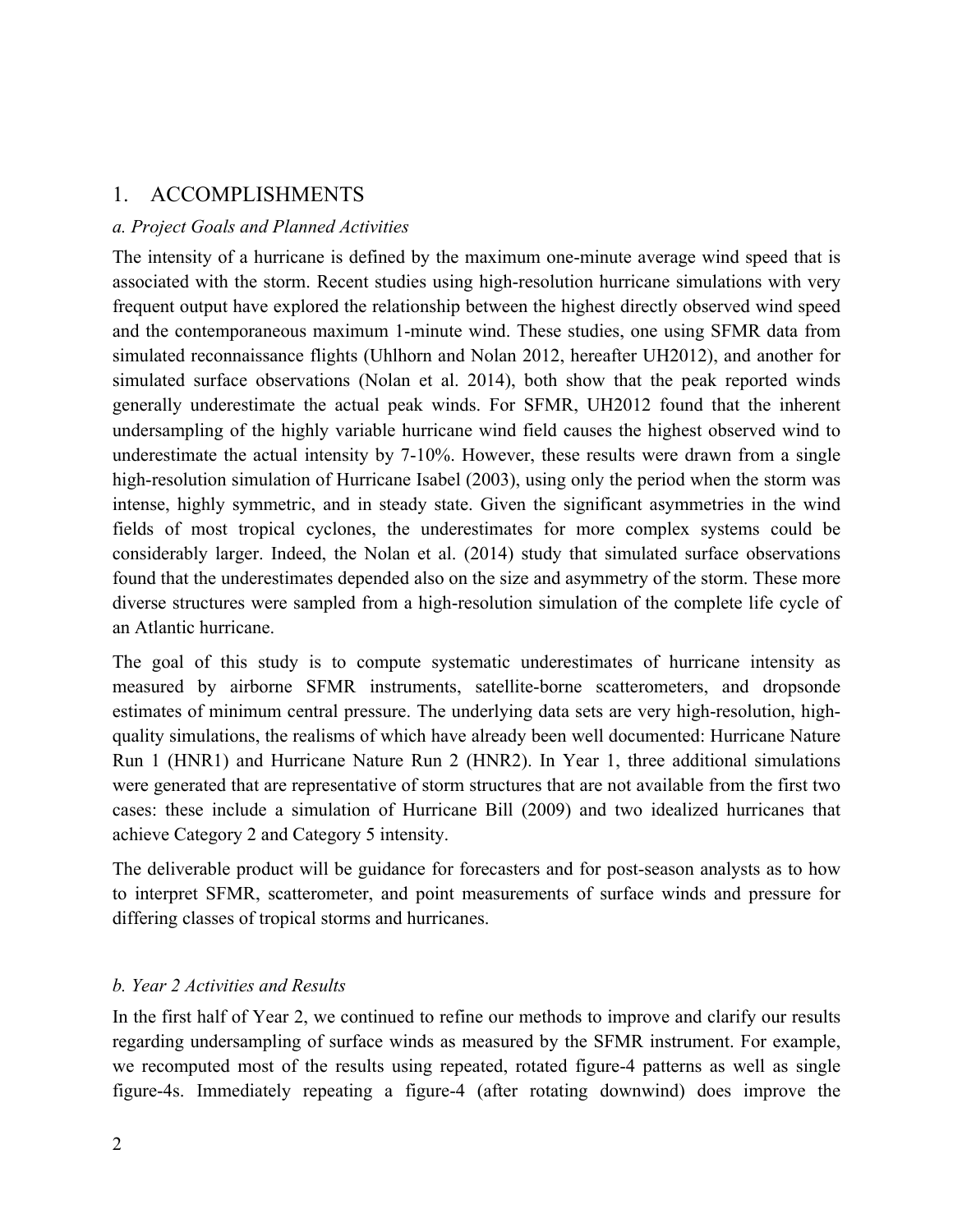undersampling rate by a few percent, but not by as much as might be expected. This may help to inform NHC and/or the aircraft crew as to whether an additional figure-4 pattern is worthwhile, in contrast to some other flight pattern. Some of these results are shown in Table 1.

|                         | <b>Single Figure-4</b><br>$(Avg. 6-hr %)$ | <b>Rotated Figure-4</b><br>$(Avg. 6-hr %)$ |
|-------------------------|-------------------------------------------|--------------------------------------------|
| HNR1                    | $11.4 \pm 0.8$                            | $9.1 \pm 0.7$                              |
| HNR <sub>2</sub>        | $16.0 \pm 1.9$                            | $14.4 \pm 1.5$                             |
|                         |                                           |                                            |
| HNR1 (TS)               | $12.7 \pm 6.2$                            | $9.9 \pm 5.5$                              |
| HNR1 (RI)               | $13.3 \pm 5.7$                            | $11.8 \pm 5.6$                             |
| <b>HNR1</b> (Small)     | $12.4 \pm 1.8$                            | $8.2 \pm 1.3$                              |
| <b>HNR1</b> (Mature)    | $10.8 \pm 1.1$                            | $8.3 \pm 0.8$                              |
| <b>HNR1</b> (Recurving) | $11.5 \pm 2.0$                            | $9.9 \pm 1.6$                              |

Table 1. Average underestimations of maximum surface winds for various tropical cyclone simulations are provided based 6-hour mean model maxima of 1-min surface wind. Average values are presented in m/s and as a percentage of the respective model maxima with 95% confidence intervals also indicated. The left column shows results for a single figure-4 pattern, whereas the second column shows the accumulated result over a repeated, rotated figure-4.

Another major activity of the first half of Year 2 is the development of similar methodologies to simulate undersampling of peak surface winds by satellite-borne scatterometers. Our approach is similar: we simulate the surface footprint of the scatterometer retrieval (see Figure 1), using either 12.5 km or 25 km resolution as the basic pixel size; note that the true pixel size varies with distance from nadir. The reported winds for each pixel are based on a weighted average of the 1 km model data using a realistic weighting function based on the properties of the ASCAT instrument (Figa-Saldana et al. 2002). Examples for the wind field from a single output time from Hurricane Nature Run 1 (HNR1) while it was an intensifying tropical storm are shown in Figure 2 for both resolutions. Preliminary results find that the underestimates for both 12.5 km and 25 km resolution scatterometers are not very different, ranging from 15-25% for tropical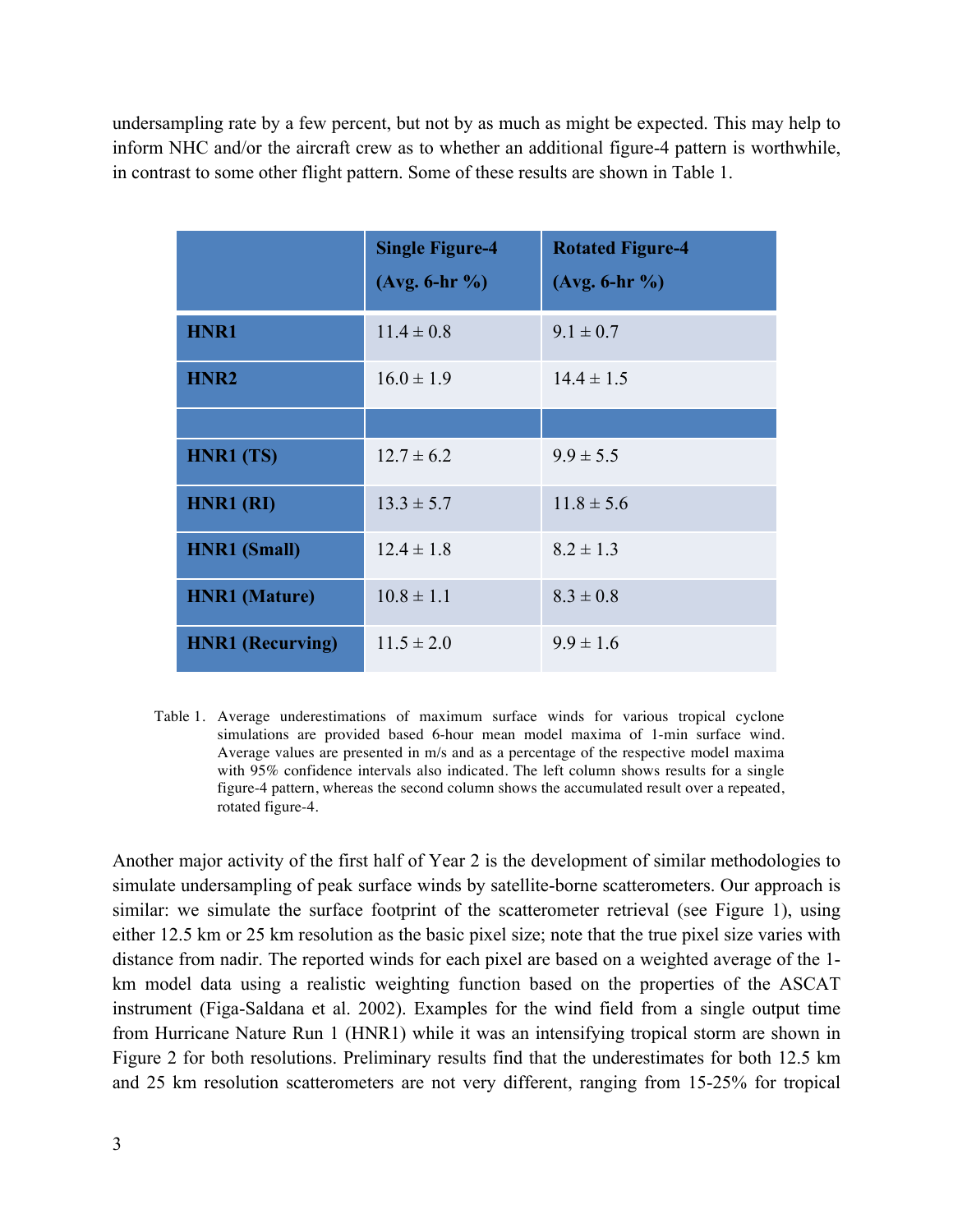storm and category 1 cyclones. The undersampling rates are greater for stronger storms, but scatterometer wind fields are not typically used for such storms.



Figure. 1: Figure 2 from Figa-Saldana et al. (2002), showing the two swaths of view of the ASCAT instrument.



Figure 2: Simulated ASCAT wind swaths generated from HNR1, at 12.5 km resolution (top row) and 25.0 km resolution (bottom row).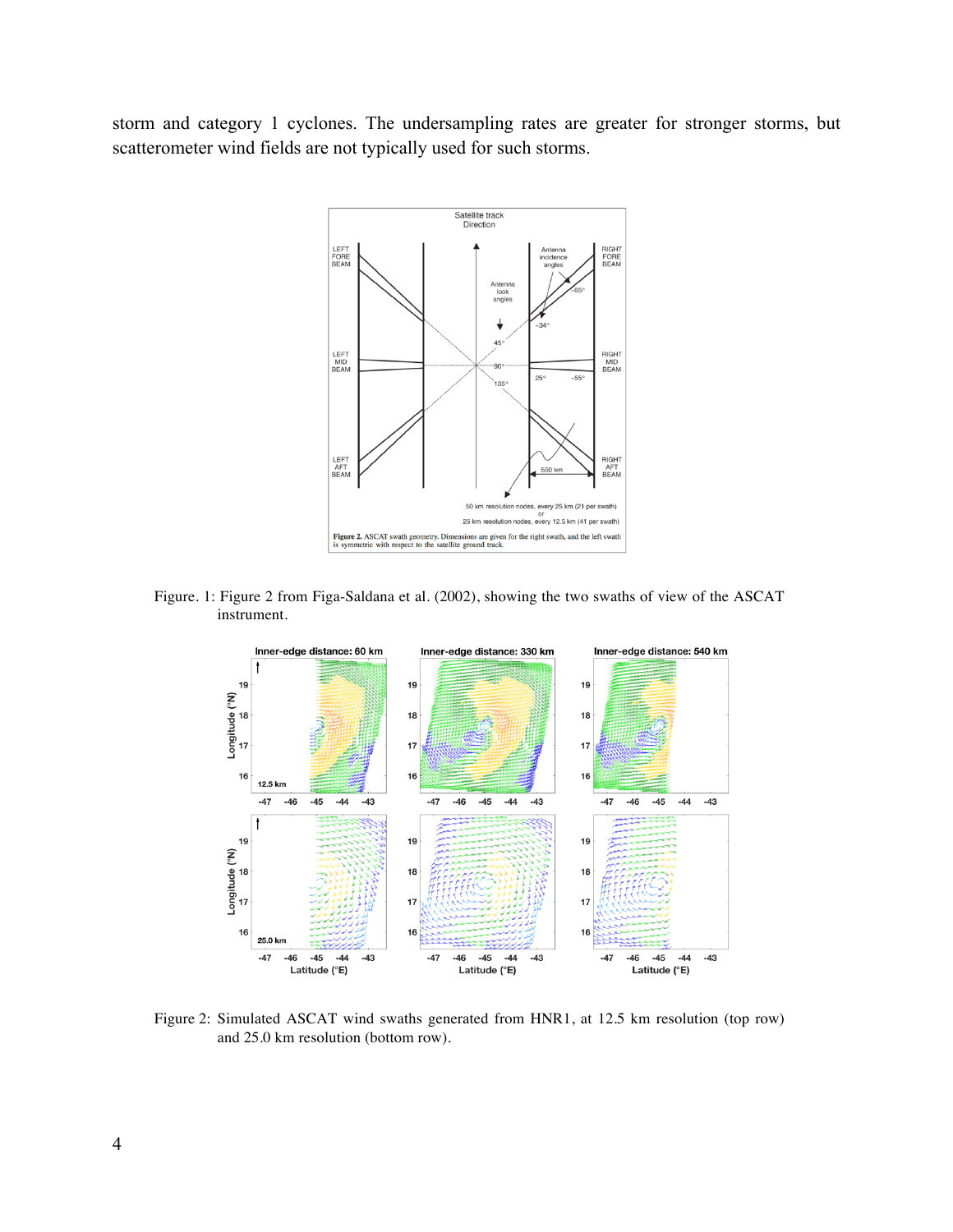Finally, in this period we have developed ideas for how to make these findings available and usable by NHC forecasters in real time. As noted in the previous report, our SFMR results show that the undersampling rate, as a percentage, is greater for larger storms and more asymmetric storms, and less for stronger storms. However, the dependence on asymmetry is not very strong, and since it is difficult for forecasters to accurately assess the asymmetry of the surface wind field in real time, we first limit the undersampling analysis to depend only on storm size (as measured by the radius of maximum surface winds) and storm intensity (as defined by category). Table 2 shows the results of all undersampling rates averaged over results from all 5 storms divided into size and intensity categories, along with the number of samples and the 95% confidence intervals.

|                          | <b>TS</b>              | <b>CAT 1-2</b>         | <b>CAT 3-5</b>         |
|--------------------------|------------------------|------------------------|------------------------|
| Small                    | $8.9\%$                | $5.7\%$                | $3.1\%$                |
| $RMW_{10}$ < 30 km       | $(n=7, \sigma=5.8\%)$  | $(n=16, \sigma=2.7\%)$ | $(n=29, \sigma=1.8\%)$ |
| Medium                   | $14.0\%$               | $10.6\%$               | $6.1\%$                |
| $30 \text{ km}$ to 60 km | $(n=26, \sigma=3.4\%)$ | $(n=76, \sigma=2.8\%)$ | $(n=45, \sigma=2.0\%)$ |
| Large                    | 17.8%                  | $10.7\%$               |                        |
| $RMW_{10}$ > 60 km       | $(n=51, \sigma=6.8\%)$ | $(n=17, \sigma=2.4\%)$ |                        |

Table 2: Undersampling rates averaged over all 5 simulated storms, divided into bins defined by storm size and storm category.

At present, our plan for operational implementation is to provide a streamlined version of Table 2 to which NHC forecasters can easily refer in real time, to make quick adjustments to reported SFMR wind speeds. Rather than using the precise numbers above, we would adjust the numbers in some consistent fashion. For example, we could simply round the undersampling percentages down to their nearest whole number; an example of this is shown below in Table 3. A more conservative approach would be to adjust each value down to the lower limit of its 95% confidence interval, and then round up or down. For example, this would reduce the undersampling rate for medium-sized, category 1-2 storms from 10.6% down to 8%.

Presently we anticipate a similar approach for reporting the scatterometer results, providing a simple contingency table based on storm size and intensity. In our March meeting with NHC staff, we learned that scatterometer results are generally only reliable and only used for weaker systems such as tropical depressions and tropical storms. Therefore we expect the Table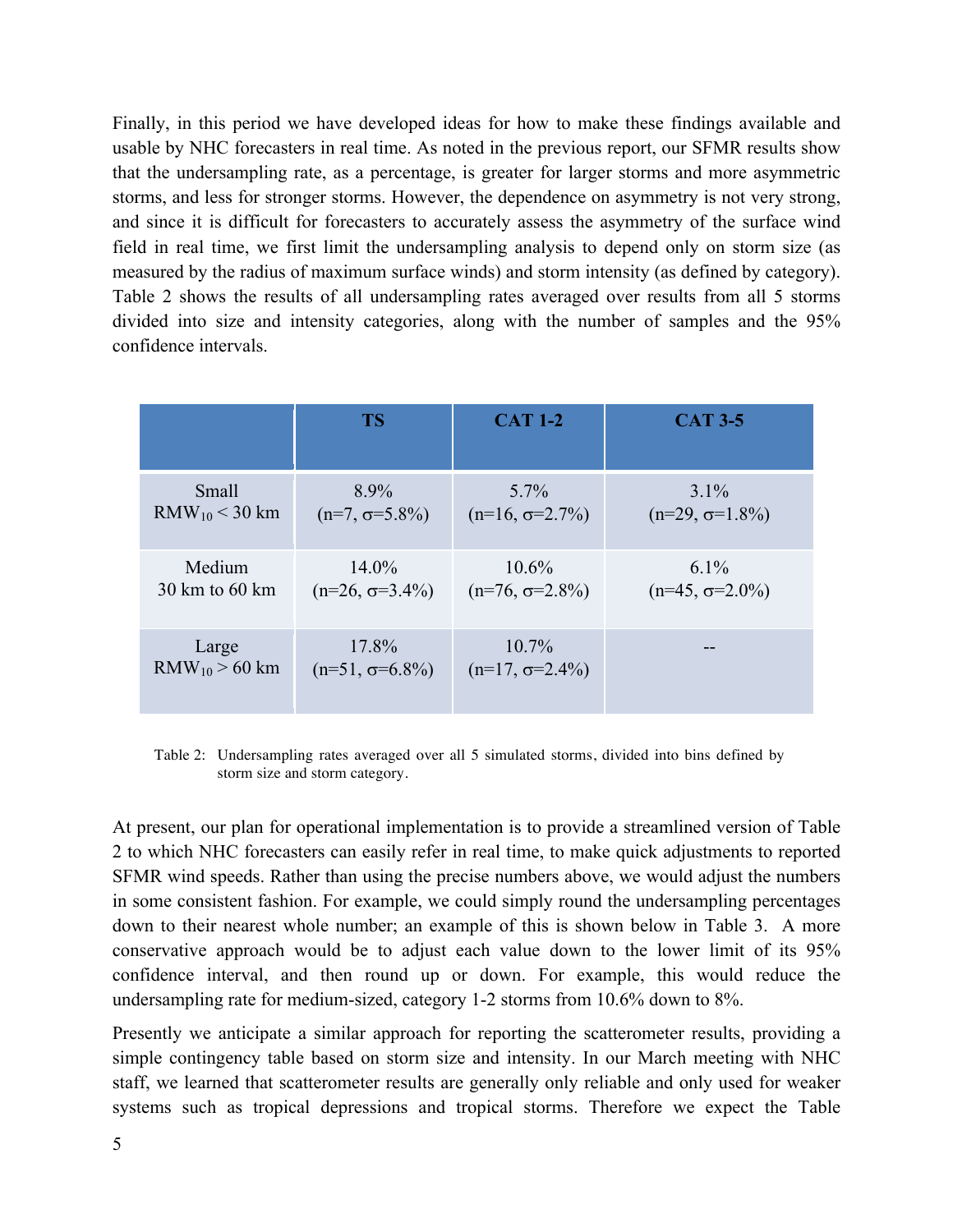categories to be shifted towards weaker and larger storms. Depending on how the actual results come out, some other representation of the results may be more effective.

|                                    | <b>TS</b> | <b>CAT 1-2</b> | <b>CAT 3-5</b> |
|------------------------------------|-----------|----------------|----------------|
| Small<br>$RMW_{10}$ < 30 km        | $9.0\%$   | $5.0\%$        | $3.0\%$        |
| Medium<br>$30 \text{ km}$ to 60 km | 14.0%     | $10.0\%$       | $6.0\%$        |
| Large<br>$RMW_{10}$ > 60 km        | 17.0%     | $10.0\%$       | $8.0\% *$      |

Table 3: Example of an SFMR Undersampling Adjustment Table for peak SFMR winds resulting from a single figure-4 pattern. The value in the lower-right bin is an estimate.

### *c. Plans for the next reporting period*

In the next 6 months, we will continue to work toward completion of this JHT project. In particular, we will finalize our methodologies and results for the SFMR undersampling, the scatterometer undersampling, and the dropsonde pressure estimate undersampling. We will continue to work with the NHC staff to determine the best way to make these results useful and usable in the real-time forecasting environment.

Please see the end of this document for the requested "Test Plan Outline."

## 2. PRODUCTS

In Year 1 we gave a presentation at the IHC and we presented a poster at the AMS Conference on Hurricanes and Tropical Meteorology:

Klotz, B. W., D. S. Nolan, and E. W. Uhlhorn, 2016: Further studies in observational undersampling in flight-level and SFMR observations. Available from http://ams.confex.com.ams/32Hurr/webprogram/Paper293604.html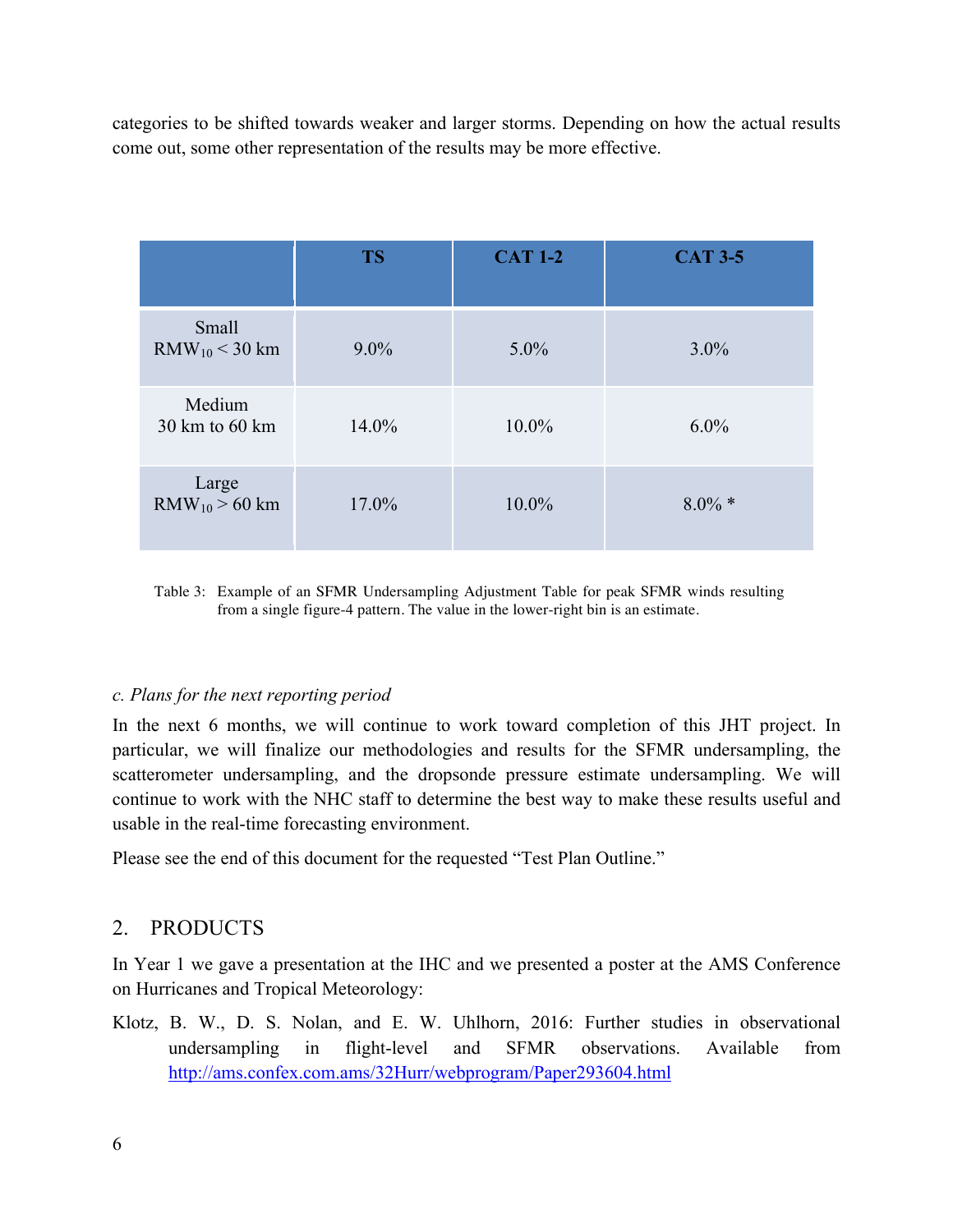Presentations with more results were presented by the PI at the 2016 AGU meeting in San Francisco and at the 2017 AMS Meeting in Seattle. The latter is recorded and available online:

Nolan, D. S., and B. W. Klotz, 2017: Further studies of observational undersampling of the surface wind and pressure fields in the hurricane core.  $97<sup>th</sup>$  Annual Meeting of the American Meteorological Society, Seattle, WA. Recorded presentation available from: https://ams.confex.com/ams/97Annual/webprogram/Paper306107.html

# 3. PARTICIPANTS & OTHER COLLABORATING ORGANIZATIONS

The PI, Dr. David Nolan, and Mr. Bradley Klotz of NOAA/HRD/CIMAS, have worked on this project.

Originally, Dr. Eric Uhlhorn of NOAA/HRD was also a PI for this project. However, he departed NOAA for private industry in November 2015. Mr. Klotz was assigned to replace him and to perform much of the analyses originally intended for Dr. Uhlhorn.

Other than UM/RSMAS/CIMAS and NOAA/HRD, no other organizations have been involved.

# 4. IMPACT

No impact at this time.

# 5. CHANGES/PROBLEMS

There have been no significant changes to the project plan or activities.

# 6. SPECIAL REPORTING REQUIREMENTS

At the present time the results from this project can be characterized by readiness levels RL3 and  $RIA$ 

# 7. BUDGETARY INFORMATION

With the departure of Dr. Uhlhorn, the funds originally intended for his salary were redirected to increase support at CIMAS for Mr. Klotz. No other changes were made to the budgets, and budget expenditures are on track.

# 8. PROJECT OUTCOMES

As of yet there are no project outcomes.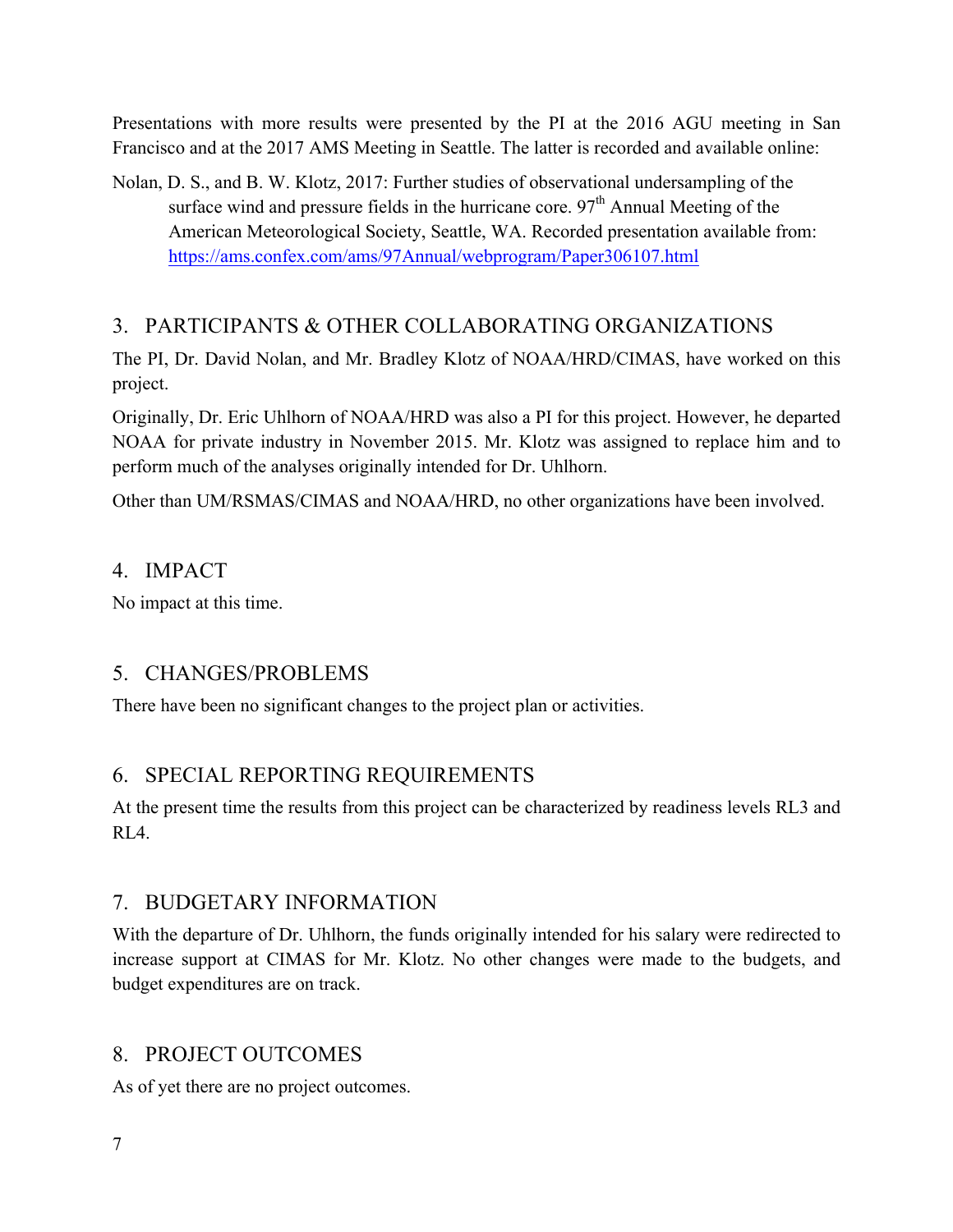### 9. REFERENCES

- Moon, Yumin, and David S. Nolan, 2015: Spiral rainbands in a numerical simulation of Hurricane Bill (2009). Part I: Structures and comparisons to observations. *J. Atmos. Sci*., **72**, 164-190.
- Nolan, D. S., 2011: Evaluating environmental favorableness for tropical cyclone development with the method of point-downscaling. *J. Adv. Model. Earth. Syst*., **3**, Art. M08001.
- Nolan, D. S., R. Atlas, K. T. Bhatia, and L. R. Bucci, 2013: Development and validation of a hurricane nature run using the joint OSSE nature run and the WRF model. *J. Adv. Model. Earth. Syst*., **5**, 1-24.
- Nolan, D. S., and C. Mattocks (2014): Development and evaluation of the second hurricane nature run using the joint OSSE nature run and the WRF model. *Preprints, AMS 31st Conference on Hurricanes and Tropical Meteorology,* San Diego.
- Nolan, David S., Daniel P. Stern, and Jun A. Zhang, 2009: Evaluation of planetary boundary layer parameterizations in tropical cyclones by comparison of in-situ data and highresolution simulations of Hurricane Isabel (2003). Part II: Inner-core boundary layer and eyewall structure. *Mon. Wea. Rev.*, **137**, 3675-3698.
- Nolan, D. S., J. A. Zhang, and D. P. Stern, 2009: Evaluation of Planetary Boundary Layer Parameterizations in Tropical Cyclones by Comparison of In Situ Observations and High-Resolution Simulations of Hurricane Isabel (2003). Part I: Initialization, Maximum Winds, and the Outer-Core Boundary Layer. *Mon. Wea. Rev*., **137**, 3651-3674.
- Nolan, D. S., J. A. Zhang, and E. W. Uhlhorn, 2014: On the limits of estimating the maximum wind speed in hurricanes. *Mon. Wea. Rev*., **142**, 2814-2837.
- Uhlhorn, E. W. and D. S. Nolan, 2012: Observational undersampling in tropical cyclones and implications for estimated intensity. *Mon. Wea. Rev*., **140**, 825-840.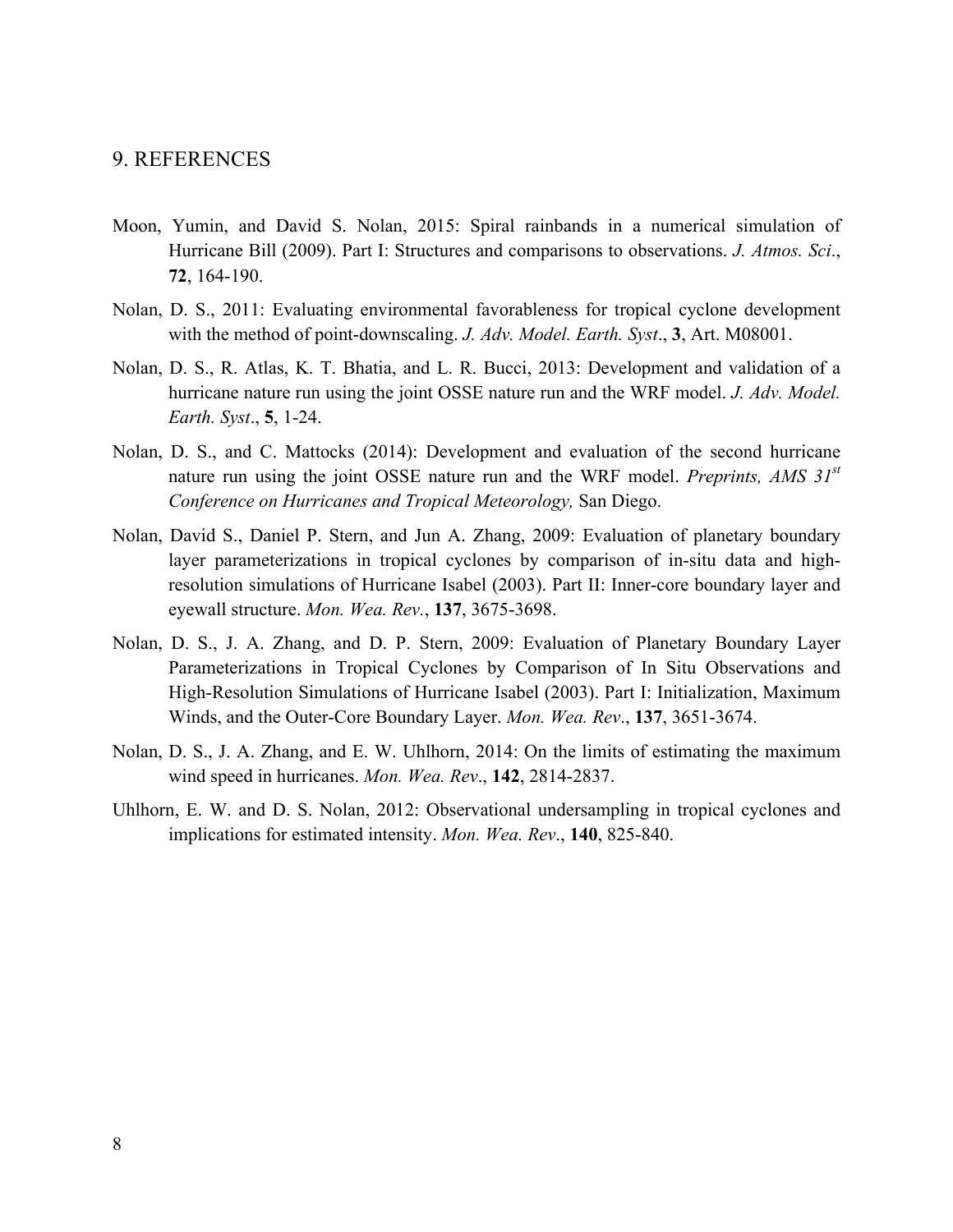## TEST PLAN OUTLINE

I. What **concepts/techniques** will be tested? What is the scope of testing (what will be tested, what won't be tested)?

*What will be tested is quantitative guidance for how to interpret and adjust in-situ measurements of wind speeds and pressures in tropical storms and hurricanes.* 

II. **How** will they be tested? What **tasks** (processes and procedures) and activities will be performed, what preparatory work has to happen to make it ready for testing, and what will occur during the experimental testing?

*Our project results will be delivered in the form of contingency tables or similar simple guidelines, and they will be made available for the forecasters to use during the 2017 hurricane season.*

III. **When** will it be tested? What are **schedules and milestones** for all tasks described in section II that need to occur leading up to testing, during testing, and after testing?

*The guidance will be tested during the 2017 hurricane season.*

IV. **Where** will it be tested? Will it be done at the PI location or a NOAA location?

*Testing will occur at NHC.*

V. Who are the key **stakeholders** involved in testing (PIs, testbed support staff, testbed manager, forecasters, etc.)? Briefly what are their **roles and responsibilities**?

*The stakeholders are the PI, NHC, and its forecasters. The PI's role is to provide the most accurate undersampling estimates possible, and to provide them in a manner that is useful in real-time forecasting. The NHC role is to use the guidance and to assess its accuracy and utility.*

VI. What **testing resources** will be needed from each participant (hardware, software, data flow, internet connectivity, office space, video teleconferencing, etc.), and who will provide them?